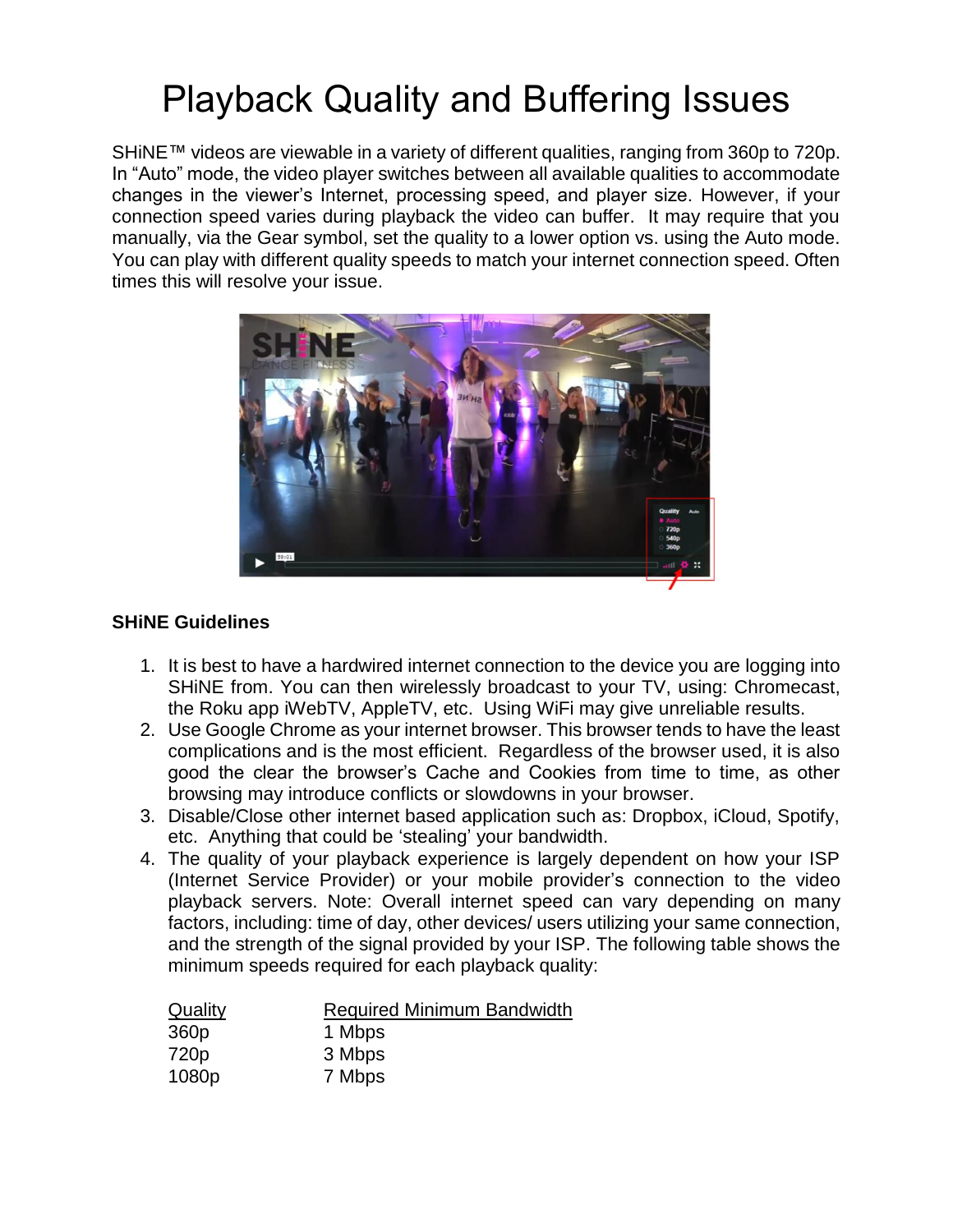Note: Class videos are all streamed from a large video hosting service and not directly by SHiNE.

### **Online Speed Tests**

Speed tests can give you a general sense of the download speeds you're receiving from your Internet provider, but it's important to note that the servers used in the speed test are different from those used by other services. The actual speeds being received by your device may differ. We recommend using: <https://testmy.net/download> to get a general *estimate* of the speeds you're receiving from your Internet Provider. If you expect higher bandwidth than what's being reported, we recommend getting in touch with your Internet Provider for more information.

#### **Dropped frames during playback**

Dropped frames can occur if your machine/device's processing is unable to keep up with the video data that's being transferred. If your system cannot process a higher quality of video, frames of video may be skipped, which can cause audio to become out of sync as well. This tends to happen most when multiple programs are running while viewing video. Try closing unused applications or browser tabs and/or update your browser and graphics card.

#### **[Send debug results for analysis](https://help.vimeo.com/hc/en-us/articles/224968848-Playback-quality-and-buffering-issues#senddebugresults)**

Want to troubleshoot your playback performance deeper? The debug log helps provide critical information related to your playback experience, which helps us diagnose streaming issues. This log includes the CDN (content delivery network), your video id, your bandwidth to that CDN, the rate of dropped frames, browser/OS, and embed size.

To log your playback experience using our debug tool, please follow these instructions:

- 1. Open any video you're having trouble with.
- 2. Press play and watch the video.
- 3. Once the issue is occurring, press "d" on your keyboard to open the debug.
- 4. Click the blue "Copy Debug Key" button to obtain the unique ID associated with your playback session<sup>\*</sup>.
- 5. Paste the entire ID into an email and send it our way for analysis. (Note: Only record/send when buffering is happening.)